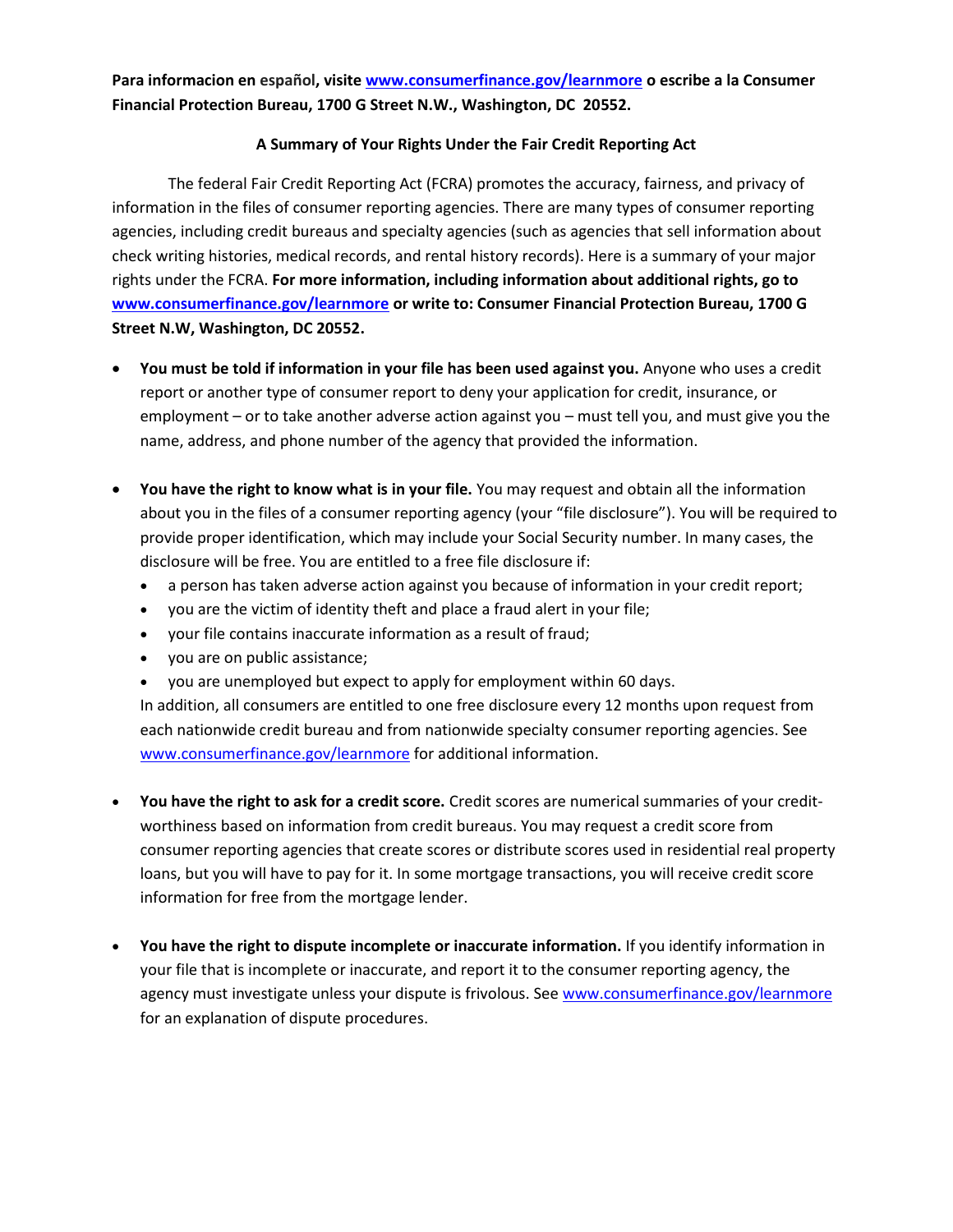- **Consumer reporting agencies must correct or delete inaccurate, incomplete, or unverifiable information.** Inaccurate, incomplete, or unverifiable information must be removed or corrected, usually within 30 days. However, a consumer reporting agency may continue to report information it has verified as accurate.
- **Consumer reporting agencies may not report outdated negative information.** In most cases, a consumer reporting agency may not report negative information that is more than seven years old, or bankruptcies that are more than 10 years old.
- **Access to your file is limited.** A consumer reporting agency may provide information about you only to people with a valid need – usually to consider an application with a creditor, insurer, employer, landlord, or other business. The FCRA specifies those with a valid need for access.
- **You must give your consent for reports to be provided to employers.** A consumer reporting agency may not give out information about you to your employer, or potential employer, without your written consent given to the employer. Written consent generally is not required in the trucking industry. For more information, go to [www.consumerfinance.gov/learnmore.](http://www.consumerfinance.gov/learnmore)
- **You may limit "prescreened" offers of credit and insurance you get based on information in your credit report.** Unsolicited "prescreened" offers for credit and insurance must include a toll-free number you can call if you choose to remove your name and address from the lists these offers are based on. You may opt out with the nationwide credit bureaus at 1-888-5-OPTOUT. (1-888-567- 8688).
- **You may seek damages from violators.** If a consumer reporting agency, or in some cases, a user of consumer reports or a furnisher of information to a consumer reporting agency violates the FCRA, you may be able to sue in state or federal court.
- **Identity theft victims and active military personnel have additional rights.** For more information, visi[t www.consumerfinance.gov/learnmore.](http://www.consumerfinance.gov/learnmore)

**States may enforce the FCRA, and many states have their own consumer reporting laws. In some cases you may have more rights under state law. For more information, contact your state or local consumer protection agency or your state Attorney General. For information about your federal rights, contact:** 

| <b>TYPE OF BUSINESS:</b>                            | <b>CONTACT:</b>                                |
|-----------------------------------------------------|------------------------------------------------|
| 1.a. Banks, savings associations, and credit unions | a. Consumer Financial Protection Bureau        |
| with total assets of over \$10 billion and their    | 1700 G Street NW                               |
| affiliates.                                         | Washington, DC 20552                           |
|                                                     |                                                |
| b. Such affiliates that are not banks, savings      | b. Federal Trade Commission: Consumer Response |
| associations, or credit unions also should list, in | Center - FCRA                                  |
| addition to the CFPB:                               | Washington, DC 20580                           |
|                                                     | (877) 382-4357                                 |